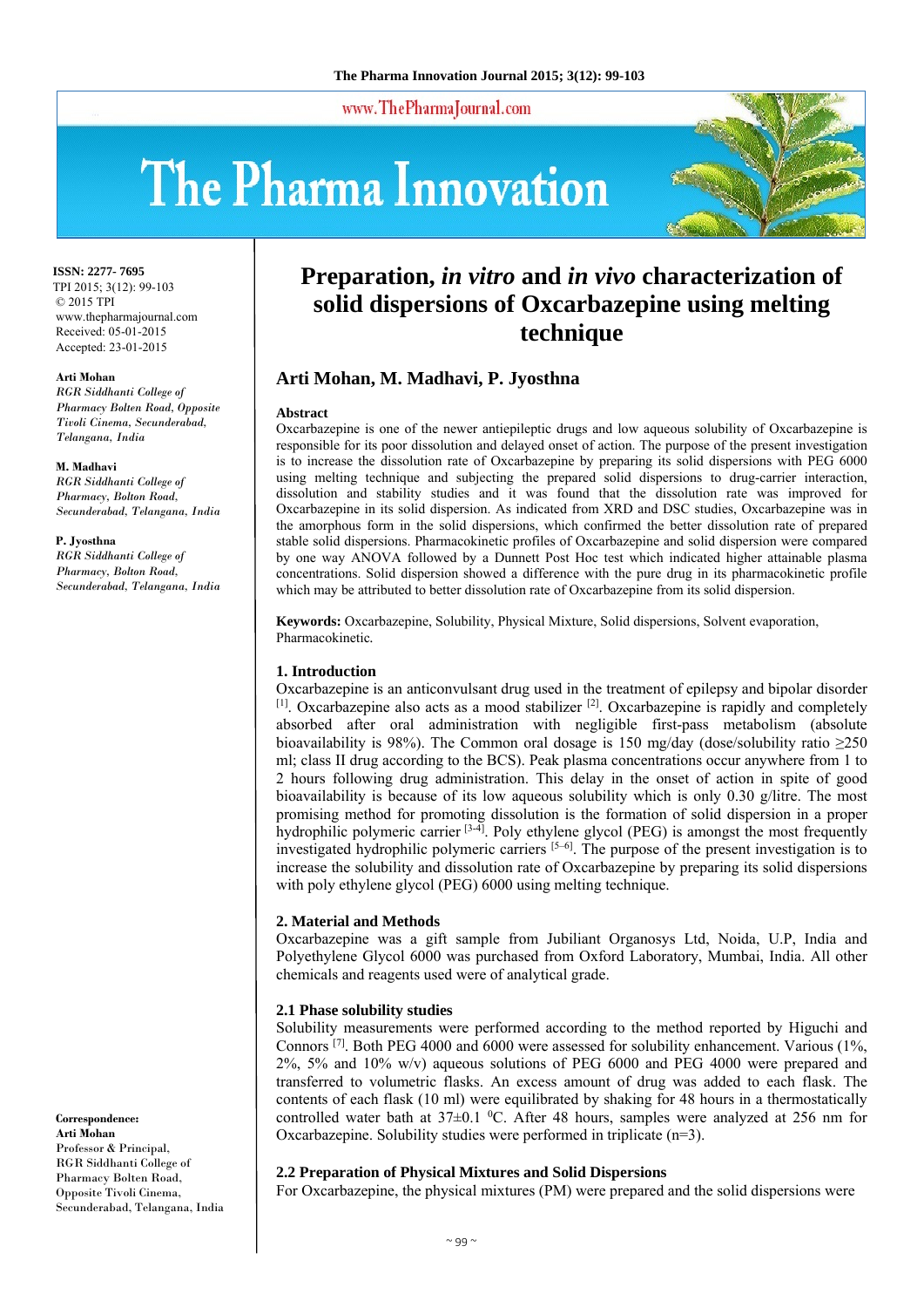prepared by melting technique in three different ratios by using PEG 6000 as a hydrophilic carrier. The following combination of the drug and carrier were used. PEG 6000

was chosen as it was found to give a better dissolution profile of Oxcarbazepine.

Table 1: Ratio of drug and carrier used for the preparation of solid dispersion

| Code            | <b>Ouantity of Drug</b> | <b>Ouantity of carrier (PEG 6000)</b> | Ratio (Drug: Carrier) |
|-----------------|-------------------------|---------------------------------------|-----------------------|
| SD1             | 150 mgs                 | 150 mgs                               |                       |
| SD <sub>2</sub> | 150 mgs                 | $300$ mgs                             | 1:2                   |
| SD3             | 150 mgs                 | 750 mgs                               |                       |

# **Preparation of Physical Mixture**

The Physical Mixture were prepared by mixing the required quantity of drug and PEG 6000 in a glass container until a homogenous mixture was obtained, which was sieved through an 80 mesh screen. Packed in double polythene covers and stored in dessicator till further estimation.

## **Preparation of solid dispersions by Melting method**

PEG 6000 was melted in a beaker on a water bath maintained at  $50-60$  °C. Required amount of drug was then added to molten PEG 6000 and mixed thoroughly for 5 minutes. The molten mixture was cooled rapidly by placing it in an ice bath for about 5 minutes and solidified. The hardened mixture was powdered, sieved through an 80-mesh screen and packed till further use.

## **2.3 Characterization of physical mixture and solid dispersions of Oxcarbazepine [8]**

# **Fourier transforms infrared spectroscopy (FTIR)**

Fourier transform infrared spectra were obtained using Thermo Nicolet 380 FTIR. The scanning range was 40 to 4000 cm<sup>-1</sup> and the resolution was  $4 \text{ cm}^{-1}$ .

#### **Differential scanning calorimetric (DSC)**

The DSC thermograms of samples were recorded on a DSC (SISI Nanotech). The samples (6.5-10 mg) were heated under nitrogen atmosphere in hermetically sealed aluminium pans over a temperature range 20  $\rm{^0C}$  to 350  $\rm{^{\circ}C}$  at a constant rate of 20 °C/min under nitrogen purge (10 ml / min).

#### **Powder X-ray diffraction (PXRD)**

The powder X-ray diffraction patterns were determined. The scanning rate was  $1^{\circ}/$ min over a 2 θ range of 1-50 °C.

# **2.4 Dissolution studies**

The *in vitro* dissolution for the solid dispersions (equivalent to 150 mg of OX) were carried out using USP Paddle Type II apparatus (Paddle method). The dissolution medium used was 1% Sodium Lauryl Sulphate <sup>[9]</sup> 900 ml, maintained at  $37\pm0.5$  ${}^{0}C$  and paddles rotated at 75 rpm. 10 ml of samples were withdrawn every 10 minutes, filtered through a membrane filter (pore size 0.45 μm) and analyzed at 256 nm for Oxcarbazepine. Similarly, the pure drug (150 mg) and the PM were subjected to *in vitro* drug release studies and the release profile was compared with selected formulation.

#### **2.5 Accelerated stability studies for solid dispersions**

Accelerated stability studies were performed according to ICH guidelines at 40  $^0C \pm 2$   $^0C$ , 75 $\pm$ 5% RH for a 6 months period. Solid dispersions were removed at the end of three and six months and evaluated for drug release. A paired 't' test was

applied to solid dispersion dissolution studies initial and after 6 months results, in order to study the effect of storage on the solid dispersion.

#### **2.6 Comparison of oral absorption between Oxcarbazepine pure drug and solid dispersions**

The *in vivo* absorption studies of pure Oxcarbazepine and solid dispersions were carried out using male Wistar rats (250-300 g). The animals were fasted for 12 hours prior to commencement of the study as well as during the study and had access to water *ad libitum*. The institutional animal ethical clearance was obtained from (**Reg. No. CPCSEA/MRCP/ 2008/1217**) before conducting the studies. Animals were divided into three groups (six in each group); Control group, Pure drug, Solid dispersion. The plasma concentration of the drug was determined by High Performance Liquid Chromatography (HPLC)<sup>[10]</sup>.

# **2.7 Pharmacokinetic Studies**

The animals were fasted overnight (water given ad libitum) and then given a drug (10 mg/Kg) Oxcarbazepine  $[10]$  and Oxcarbazepine solid dispersion  $[11]$  suspended in 1% solution of carboxymethyl cellulose. Blood samples were collected through the lateral tail vein of rats before dosing and at 10, 20, 30 minutes, followed by 1, 1.5, 2, 3, 4, 6 and 24 hours after dosing. The blood samples were centrifuged at 3000 rpm for 10 mins and 100  $\mu$ l of plasma samples were stored at -20 <sup>o</sup>C until analysis. The results obtained were analyzed for various non-compartmental pharmacokinetic parameters using PK functions.

#### **HPLC Analysis**

The HPLC system consisted of a system controller (M-721), a data module (M-730), a solvent delivery pump (M-501), an auto sampler (WISP-712) and a variable wavelength U.V. detector (M-481). Chromatographic separations were performed using a symmetry C<sub>18</sub> stainless steel column (150  $\times$ 3.9 mm i.d., 5 µm). A mobile phase consisting of 0.01 M potassium phosphate–acetonitrile–methanol (70:20:10%  $v/v/v$ ) at a pH adjusted to 6.7 was used using a flow rate of 1.3 ml/min and monitored at 214 nm with a sensitivity of 0.01 absorbance units full scale (AUFS) and a chart speed of 0.5 cm/min

#### **Statistical analysis**

Results are expressed as mean ± S*.*D. ANOVA was used to test the statistical significance of

Differences among groups. Statistical significance in the differences of the means was determined by Dunnett Post Hoc test for multiple comparison.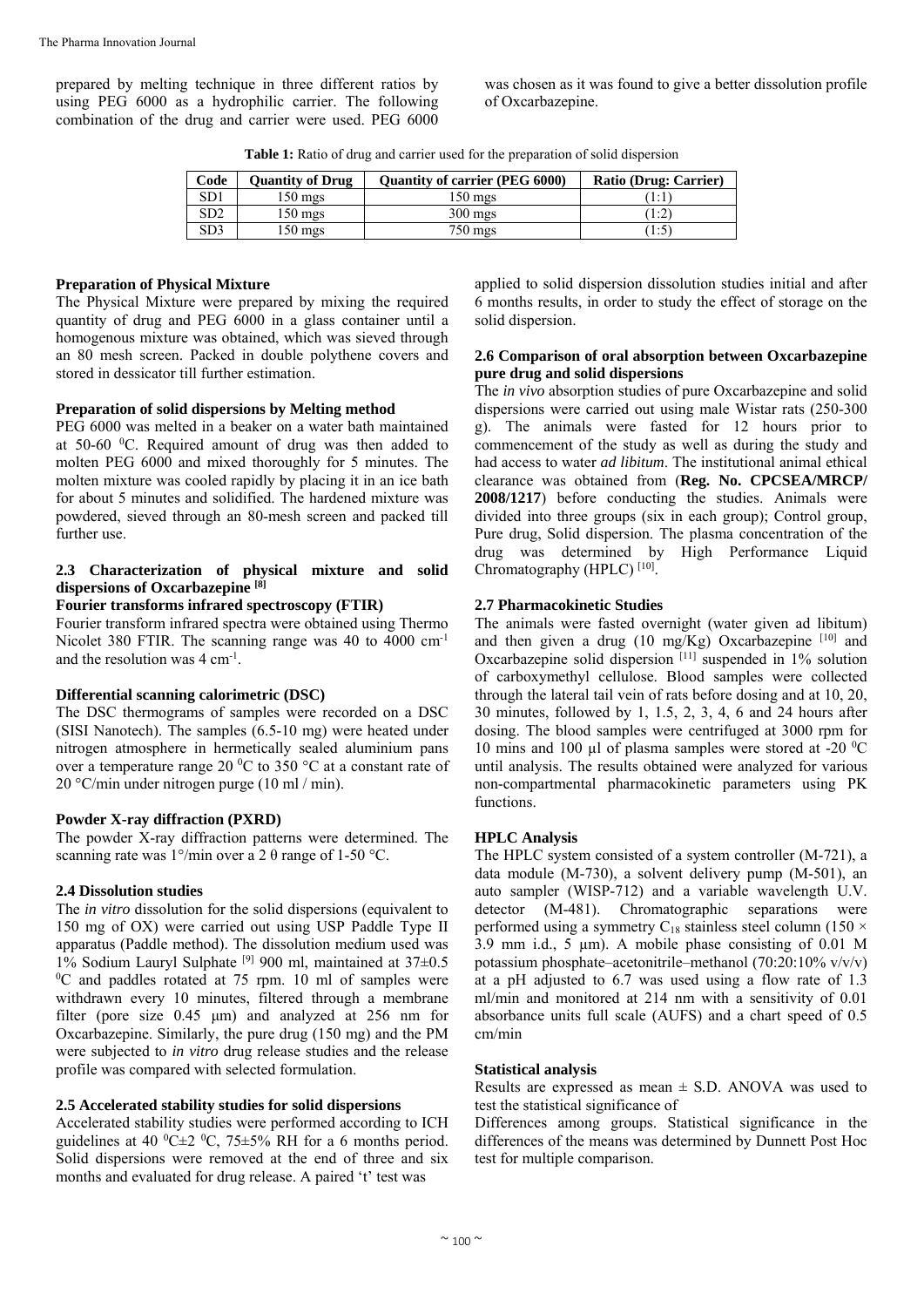#### **3. Results**



**Fig 1:** Effect of PEG on the solubility of Oxcarbazepine

The results of the phase solubility as seen from Figure 1 revealed that PEG 6000 has a more pronounced effect on increasing the solubility of Oxcarbazepine as compared to PEG 4000. The aqueous solubility of Oxcarbazepine was found to be 0.30 mg/ ml. The solubility of the drug was increased up to 35 fold in 10% w/v PEG 6000 aqueous

solution at 25 °C as compared to pure drug. This may be attributed to more number of ether linkages in case of PEG 6000 and hence greater solubility.

The infrared spectra of the solid dispersions are shown in Figure 2 together with those for Oxcarbazepine alone and PEG 6000 alone as references.



**Fig 2:** FTIR Curves a) Pure Drug Oxcarbazepine b) PEG c) SD1 d) SD2 e) SD3

As seen from Figure 2, the spectrum of Oxcarbazepine is characterized by the presence of a strong absorption band at  $3451$  cm<sup>-1</sup>,  $3318$  cm<sup>-1</sup> and  $3267$  cm<sup>-1</sup>, which are all indicative of amines (-NH- group). The carbonyl-stretching mode appears as a very strong doublet at  $1600 \text{ cm}^{-1}$  (C=O stretching) and at 800 cm-1, which was indicative of the presence of aromatic rings. The spectra of PEG 6000 are characterized by

the C-H stretching vibrations at 2883 cm<sup>-1</sup> and C-O (ether) stretching at 1105 cm-1. The careful observation of the IR spectra reveals that all the major peaks of the pure drug and PEG 6000 appear with negligible variation in the IR spectrum of the solid dispersion, indicating that there is no chemical interaction between the drug and polymer.



**Fig 3:** DSC Thermogram a) Pure Drug Oxcarbazepine b) PEG c) SD1 d) SD2 e) SD3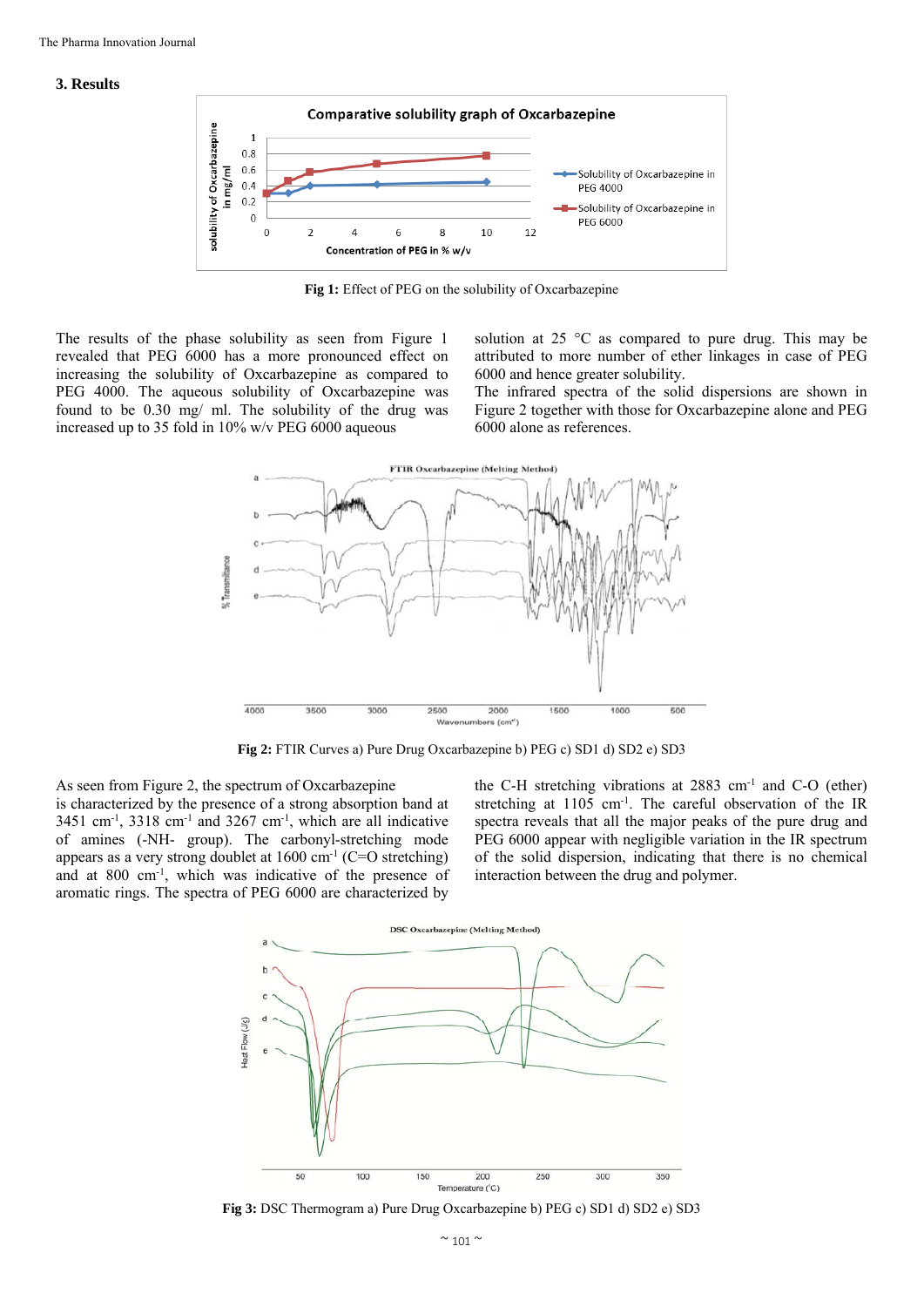The DSC curve of pure drug Oxcarbazepine shows an endothermic peak at  $224.76\text{ °C}$  indicating that it has a sharp melting point, whereas PEG 6000 displays a peak at  $74.79 \text{ °C}$ (Figure 3). In the melting method both the drug as well as the polymer shows a slight shift and broadening in the peaks indicating amorphization of the drug in the polymer [12] which

may be helpful in increasing the solubility of pure drug in the formulation<sup>[12]</sup>.

The solid state crystallinity of Oxcarbazepine, PEG 6000 & formulations prepared by melting method were studied by PXRD technique illustrated in Figure 4.



**Fig 4:** PXRD a) Pure Drug Oxcarbazepine b) PEG c) SD1 d) SD2 e) SD3

The reduction in crystallinity of Oxcarbazepine in the formulations was observed and it was also noted that the

crystallinity was decreased with increase in concentration of PEG 6000 (1:1, 1:2, 1:5).



**Fig 5:** Comparative Dissolution Profile Oxcarbazepine

LM- Oxcarbazepine Pure drug; PM- Physical Mixture; SE- Solvent Evaporation Method; MM – Melting Method.

From Figure 5, it is evident that the dissolution rate of Oxcarbazepine has improved in the case of solid dispersion and the best dissolution profile was obtained when the drug

and the carrier were combined in 1:1 ratio in the melting method. Solid dispersions and physical mixtures prepared in 1:2 and 1:5 ratio did not give a comparable release profile.